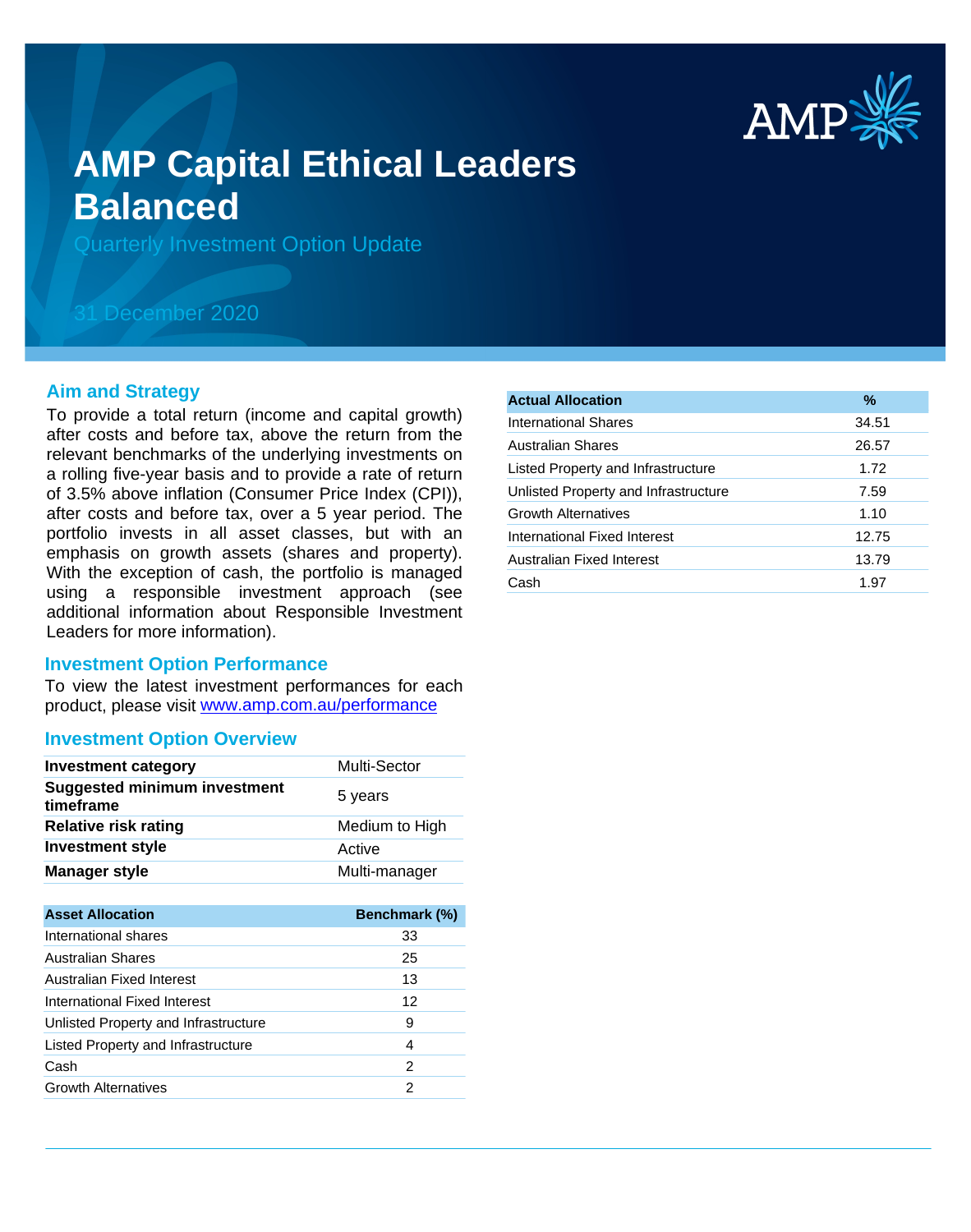## **Fund Performance**

The Ethical Leaders Balanced Fund produced a strong positive return for the December quarter. On a gross basis, the Ethical Leaders Balanced Fund generated a low double-digit return over the past six months and concluded the year ahead with a 5.6% gain. Geopolitics, stimulus relief and COVID-19 news dominated sentiment over the quarter – but for all the right reasons; with the welcomed announcement of COVID-19 vaccines, the signing of the Coronavirus Aid, Relief, and Economic Security (CARES) Act in the US and the confirmation of Joe Biden as the President Elect of the United States finally providing a resolution to the election. Over the quarter, benchmark relative performance was positive. Much of this can be attributed to the strong performance of the underlying equity managers relative to benchmark.

The Australian equities allocation produced a positive return over the quarter, outperforming the ASX 200 by 0.4%. Stock selection was particularly strong within the materials and communication services sectors, as was the underweight to consumer staples. This was offset by an underweight to financials and an overweight to health care, while stock selection in the consumer discretionary sector also detracted from the Fund. At a stock level, a nil holding of Newcrest Mining, as well as overweights to REA Group and Virgin Money UK, were the strongest contributors. On the flip side, underweights to Commonwealth Bank and ANZ, along with an overweight to IPH detracted from performance. despite strong absolute performance by the Fund, DNR was the only manager to outperform the benchmark.

Both stock selection and sector allocation contributed to the strong 2.0% outperformance over the December quarter by the international equities allocation. Stock selection was particularly strong within information technology, including through overweights to Samsung Electronics, TSMC and Applied Materials. Stock selection in consumer discretionary and health care further contributed to performance. Conversely, stock selection in the consumer staples sector was the major detractor from relative performance, including through overweights to Kimberly-Clark and Procter & Gamble. At the manager level, Boston Partners and the Ethical Leaders Emerging Markets Fund outperformed the Fund benchmark, whilst Lazard and C Worldwide underperformed. The overweight to emerging markets was a contributor to the outperformance of the international equities allocation, as they outperformed developed markets.

The fixed income allocation posted a small positive return in the December quarter and outperformed the benchmark. Credit allocations were key contributors to outperformance over the period, whilst broader Australian and global bond allocations ended the period largely flat.

Finally, the Fund's allocation to global listed property was a slight drag on relative performance. Although the allocation posted a strong return for the quarter (+3.3%), it was unable to keep pace with the benchmark. Listed property was given a long-awaited boost by the positive news on the COVID-19 vaccine and stimulus front, but still has a long way to go to claw back value lost this year.

## **Environmental Social Governance**

During the period, we enhanced our fossil fuel investment screen so that all Ethical Leaders (EL) funds will move towards being fossil fuel-free. Our fund managers also continued to address climate change. **DNR Capital** engaged with several companies to discuss their transition plans to renewables, carbon neutral targeting, and other green energy initiatives.

EL fund managers also remained focussed on the COVID-19 pandemic and its impact on human rights, as the pandemic has increased worker vulnerability and pushed more people into modern slavery. Our managers are collaborating to engage with companies to address issues in the companies' supply chains. **Ausbil** participated as a panellist at the 2020 RIAA Conference (Responsible Investment Association Australasia) and co-signed an investor statement on forced labour risks in global supply chains.

They also successfully engaged with several companies on corporate governance. **Ausbil** met with National Australia Bank (NAB) to discuss its upcoming annual general meeting. They primarily considered the companies' changed remuneration structure. The manager also engaged Aristocrat Leisure on how they are addressing culture across their global offices.

International shares produced a very strong performance over the December  $\alpha$  as  $\alpha$ 

## **Market Review**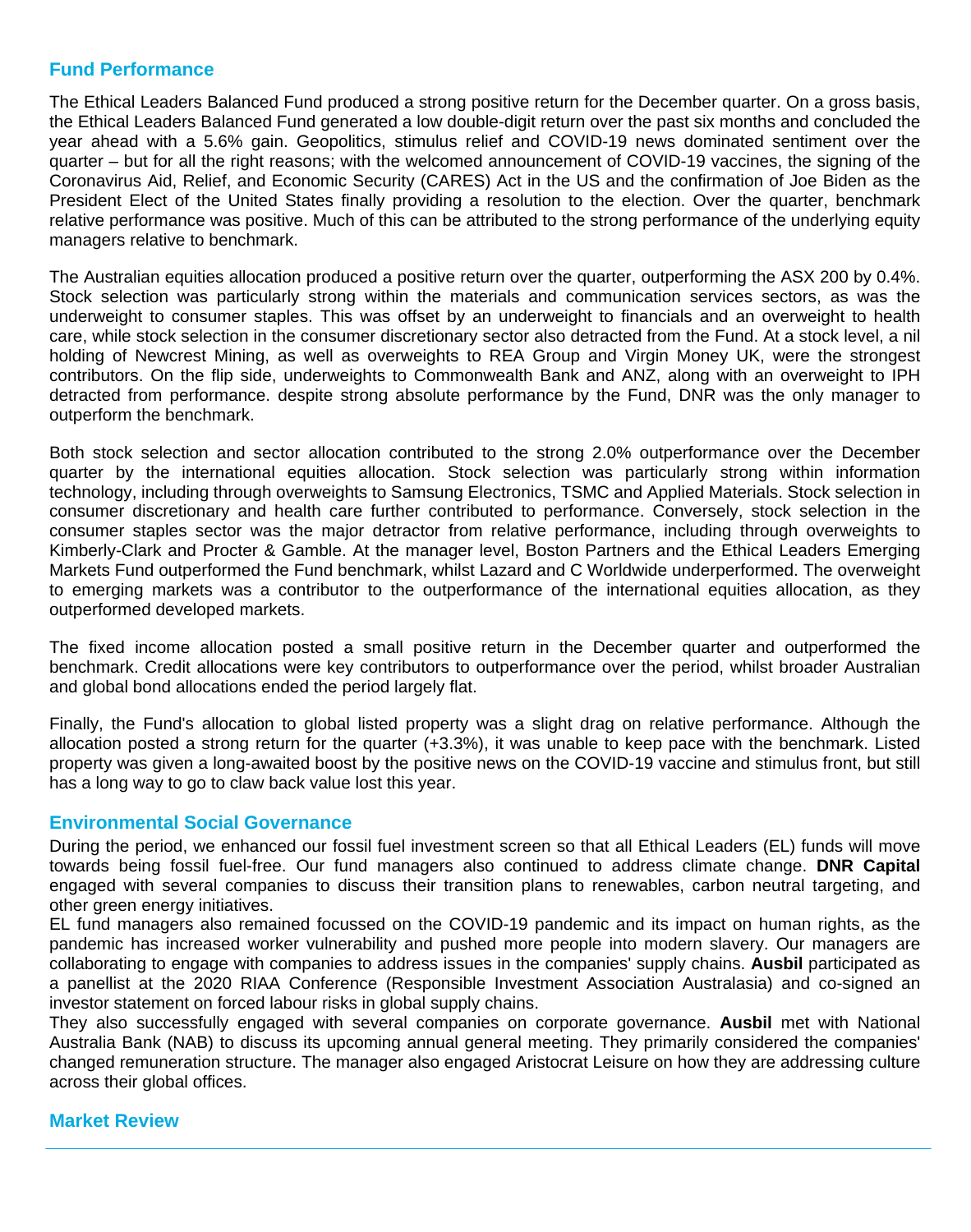International shares produced a very strong performance over the December quarter, rising by 12.33% as measured by the MSCI World ex Australia index. This capped off a strong 2020 calendar year return of 13.77% which was achieved despite the record-breaking crash in early 2020. Shares fell early in the quarter as COVID-19 numbers continued to rise in many parts of Europe and the US, leading some countries to reintroduce social distancing restrictions, which in many cases have been shown to be devastating to economies and businesses. Mid-quarter however, the market received a huge boost from announcements of successful COVID-19 vaccine trials from Moderna, Pfizer and Oxford-AstraZeneca. These vaccines were shown to be around 95% effective in preliminary results. Approval and initial rollout have now already occurred in some countries, with markets closely watching for medical results and data. The other major story over the quarter was the US election, with a Biden win finally confirmed in very early January 2021, as was a Democrat victory in both the Senate and the House. Markets broadly reacted positively as results increased in clarity through the period. On one hand, a Democrat victory is seen by some as positive for the US economy, as greater direct stimulus is now likely to be approved, which will provide some much-needed financial help for many, others see potential debt issues and increased taxation for businesses as likely issues down the track. In other positive news for markets, the UK and Europe also finally agreed on a Brexit deal at year-end, over 4 years after the referendum, allowing markets to put much of the related uncertainty into the rear-view mirror. Emerging markets, meanwhile, were also very strong over the period and outperformed their developed market peers, as economies continued to recover and resource prices rose strongly. The MSCI Emerging Markets index closed the quarter up by 16.02%. (All indices are quoted in local currency terms and on a total-return basis, unless otherwise stated.)

Australian shares had an extremely strong December quarter, rising by 13.70%, as measured by the S&P/ASX 200 index on a total return basis. Moves in the Australian share market broadly reflected optimistic sentiment around the globe. In October, stocks rose amid improving domestic economic indicators, as well as further stimulus measures introduced in the Australian Federal Budget. Victoria also announced its intention to "reopen" its economy after one of the harshest lockdowns so far seen. An RBA rate cut, combined with a quantitative easing programme announcement in the first week of November further spurred stocks, although the real booster came shortly after when multiple successful vaccine trials were announced overseas, causing markets to surge. Victoria also continued to emerge from its second wave of COVID-19 cases, with the virus apparently all but eliminated across the state by the end of November. Towards the quarter's end, news-flow continued to centre around the rollout of COVID-19 vaccines, though continued solid economic indicators in the US and a Brexit deal finally being reached in the UK added further support. The Australian economy meanwhile moved out of recession and this, combined with improving consumer confidence, continued ultra-low interest rates and continued RBA quantitative easing, all helped push markets higher, even despite a new COVID-19 outbreak emerging in Sydney just after Christmas. On a sector basis, energy, information technology and financials were the standout performers, while the only negative performances came from defensives such as health care and utilities.

Data evidence of resilience in the US housing sector underpinned strength in US bond yields early in the December quarter, notwithstanding market caution ahead of the US presidential election. Yields were further boosted by the successful clinical trial and regulatory approval of the COVID-19 vaccine developed by Pfizer and its German partner BioNTech, and subsequent moves towards the commencement of mass inoculation. Central banks maintained their commitment to providing financial market support, with the US Federal Reserve undertaking to continue asset purchases "at least at the current pace" over "coming months", along with a similar undertaking from the European Central Bank. The US 10-year bond yield ended the quarter 23 basis points higher at 0.92%. The German 10-year bond yield declined by five basis points to -0.57% and its Japanese counterpart rose by one basis point to 0.02%. Global bonds, as measured by the Bloomberg Barclays Global Aggregate Index (hedged), returned 0.79% for the period (in Australian dollar terms).

Stimulus measures implemented in response to the impacts of COVID-19 have clearly bolstered the domestic economy, with a study from the Reserve Bank of Australia showing that the JobKeeper wage subsidy scheme reduced total employment losses by at least 700,000 over the period from April to July, bolstering sentiment within the fixed income market. Domestic economic news flow during the December quarter was highlighted by a rise of 3.3% in gross domestic product in the third quarter, following a record 7.0% fall in the previous quarter. The rebound was largely driven by household spending which rose sharply following the easing of lockdown restrictions in Victoria. The Commonwealth Government 10-year bond yield rose by 18 basis points over the quarter to 0.97%, while its 2-year counterpart ended nine basis points lower at 0.07%. Total returns for Australian bonds, as measured by the Bloomberg AusBond Composite (All Maturities) Index, were -0.16% for the period, in Australian dollar terms.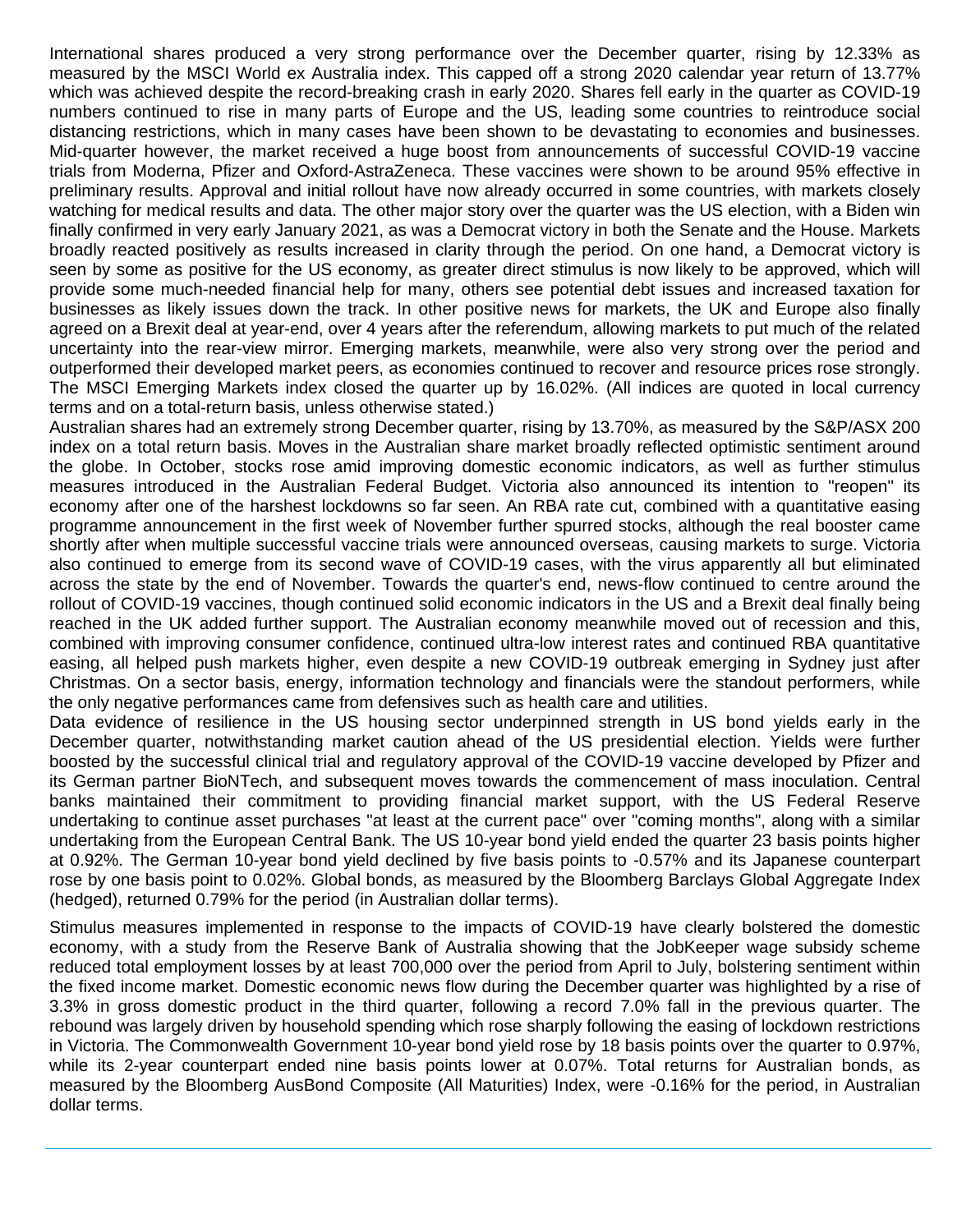## **Outlook**

Looking ahead, we remain cautiously optimistic for 2021. Positive market momentum has continued into the start of the new year. The continuation of easy monetary policy, fiscal stimulus, rollout of vaccines and the resolution of many geopolitical concerns has benefitted markets. However, COVID-19 remains the key driver of market volatility. As the northern hemisphere continues to experience an uptick in cases, an increased focus on vaccine distribution and efficacy is likely to be at the forefront of markets. This, alongside the sharp 'v-shape' recovery experienced in the second half of 2020, leaves markets susceptible to a correction. Should volatility reappear, it is important for members to remain focused on the long term.

The Fund maintains a broadly neutral position across a diversified range of asset classes. Given the strong gains in equity markets in December, we will monitor opportunities to take profits where applicable. In addition, the Ethical Leaders range of funds have successfully transitioned towards being "fossil fuel free" – enhancing our capability in delivering an environmentally responsible product for members.